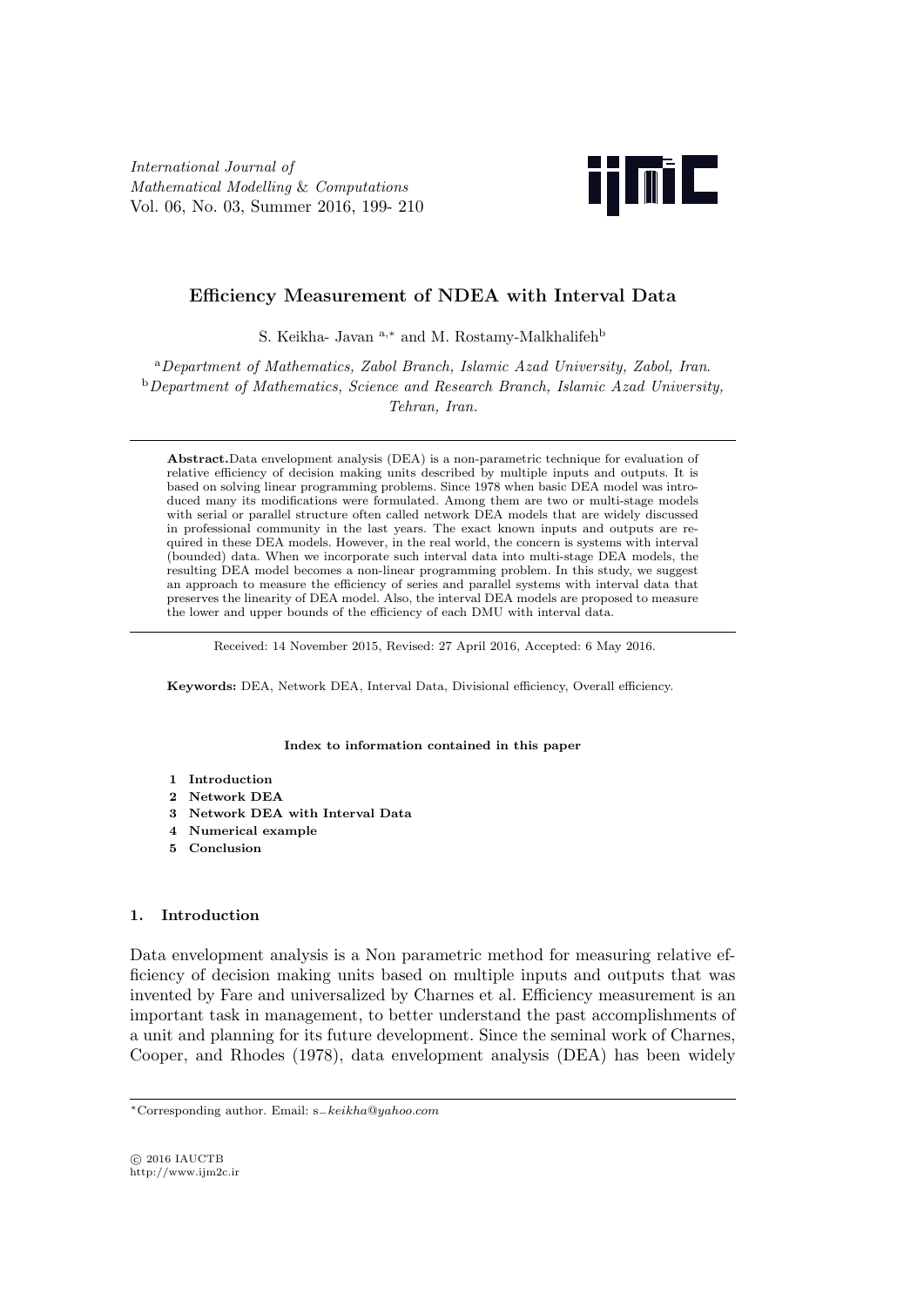recognized as an effective technique for measuring the relative efficiency of a set of decision making units (DMUs) that apply multiple inputs to produce multiple outputs, with many theoretical developments and practical applications being reported (see, for example, the review of Cook & Seiford, 2009; Emrouznejad, Parker, & Tavares, 2008; Liu, Lu, Lu, & Lin, 2013a, 2013b; Seiford, 1996; Zhou, Ang, & Poh, 2008).

One drawback of the standard DEA models is ignoring internal operations within a DMU. The DEA model considers each DMU as a black box and uses only initial inputs and final outputs of the DMU to evaluate the efficiency. As a result, knowledge of the internal operations of a DMU is not taken into account in the analysis, and insights about how to improve the performance of the DMU from within become largely unclear. However, DMUs might include internal or network structures, which consist of several interactive processes. There are two basic structures for network systems, one is series and the other is parallel, where all processes operate independently as shown in Figs 1and2. Structurally, the parallel system is the same as the multi-period system. They differ only in factor definitions, in that the multi-period system requires the inputs and outputs of every period to be the same. Fure, Grabowski, Grosskopf, and Kraft (1997) are one of the earliest works on parallel systems, and their model aims to maximize the output system distance function. In their study of 57 Southern Illinois grain farms, the land was shared for crops of corn, soybeans, wheat, and double crop soybeans. Kao and Lin (2011) measured efficiency when the factors were qualitative, while Kao and Lin (2012) measured it when the observations were fuzzy numbers, with both works using the data in Beasley (1995) for illustration purposes. Rogge and Jaeger (2012) analyzed cost efficiency in the treatment of solid waste in 293 municipalities in Flanders, Belgium, using a ratio-form system efficiency model. There were six types of solid waste, residential, other municipal, packaging, other EPR, green, and bulky, with a shared input of handling costs. Da Cruz, Carvalho, and Marques (2013) applied the same model to measure the efficiency of the drinking water and wastewater services of 45 water utilities in Portugal with shared resources.

The series structure refers to a number of processes connected in sequence, where each process consumes the exogenous inputs and intermediate products produced by the preceding process, and produces exogenous outputs and intermediate products for the succeeding one to use. Although a series system can have as many processes as desired, except for theoretical studies, the largest system that has appeared in the literature has only five processes. Matthews (2013) studied the risk management and managerial efficiencies of 15 banks in China with an SBM model. The system was divided into three processes, where non-performing loans were inputs for the third one. Tsutsui and Goto (2009) used a weighted SBM model to study the performance of 90 vertically integrated electric power companies in the US. In this paper, in section 2, by considering weighted arithmetic mean DMSU, presented overall efficiency model for basic network system. Section3 is part that we presented the model network DEA with interval data. Section4 contains a numerical example that Meanwhile, the obtained results are compared with A. Ashrafi et al. [1] model and conclusions are given in section5.

#### **2. Network DEA**

In Network DEA (NDEA) structure we deal with n decision making units  $(DMU<sub>i</sub>, j = 1, ..., n)$ . Each DMU is divided to K divisions  $(k = 1, ..., K)$ , which  $x_{ijk}$  and  $y_{rjk}$  are the *i* th input supplied from outside,  $i \in I^k$ , where  $I^k$  is the index set of the exogenous inputs used by process *k*, and *r*th final output of the sys-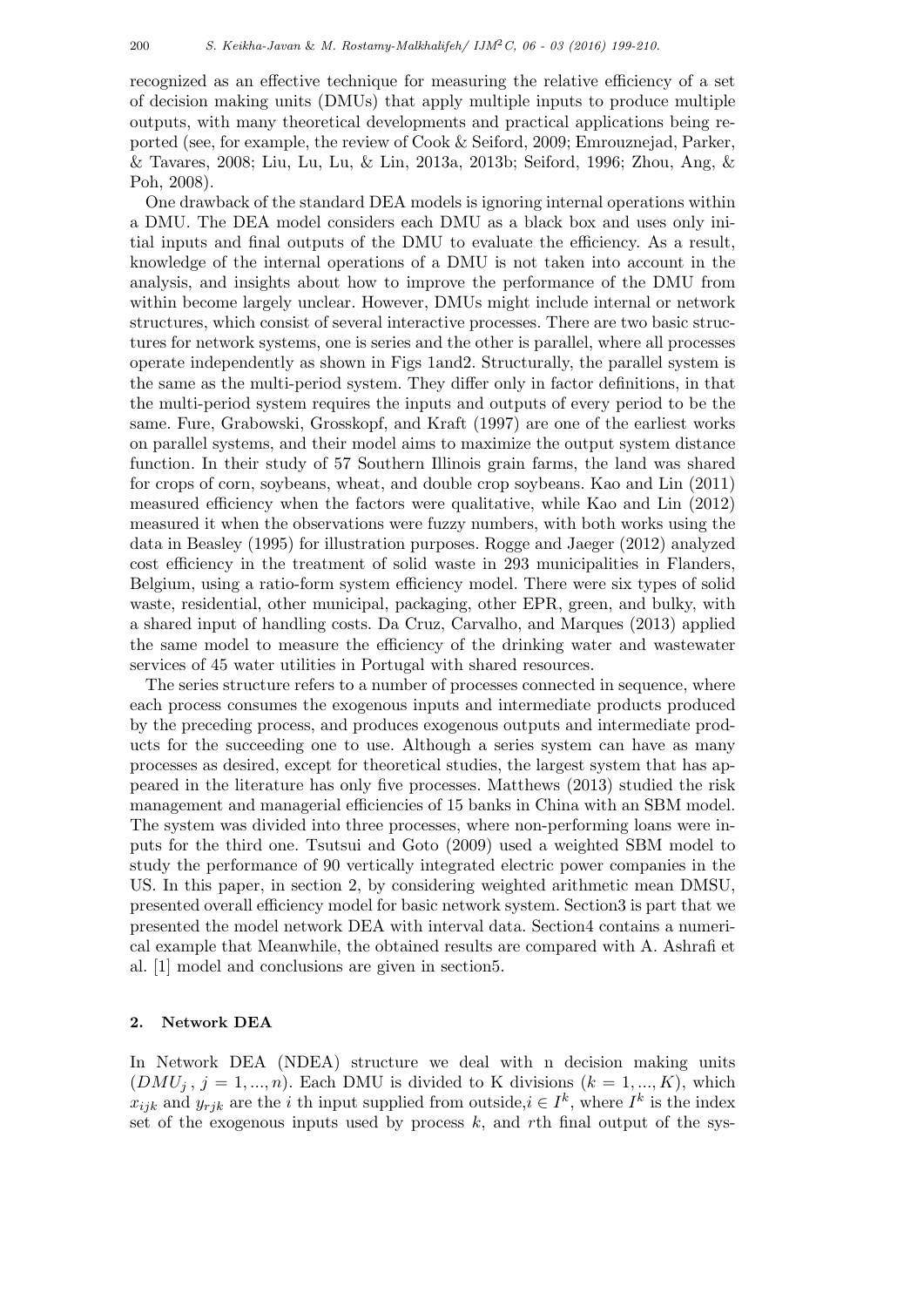tem,  $r \in O^k$ , where  $O^k$  is the index set of the final outputs produced by process*k*,  $k = 1, ..., K$ , respectively, of the *j*th DMU. Clearly, the sums of  $x_{ijk}$  and  $y_{rjk}$  for all p processes are the system input  $x_{ij}$  and system output  $y_{rj}$ . Further. Let  $z_{djk}$ denote the *d* th intermediate produced by process a,  $d \in M^k$ , where  $M^k$  is the index set of the intermediate products used by process k, and  $z_{fik}$  denote the  $f$ th intermediate product to be used by process b,  $f \in N^k$ , where  $N^k$  is the same intermediate products produced by process k. Assuming the most general case where the technologies of all processes are allowed to be different, the production possibility set defined by the general network structure is:

$$
T = \left\{ (x, y, z) \mid \sum_{j=1}^{n} \lambda_{jk} x_{ijk} \leq x_i, i \in I^k, \sum_{j=1}^{n} \lambda_{jk} y_{rjk} \geq y_r, r \in O^k, \sum_{j=1}^{n} \lambda_j z_{djk} \leq z_d , \right\}
$$
  

$$
d \in M^k, \sum_{j=1}^{n} \lambda_j z_{fjk} \geq z_f, f \in N^k, \sum_{j=1}^{n} \lambda_{jk} = 1, \lambda_{jk} \geq 0, k = 1, ..., k \right\}
$$

In normal state of DEA, to calculate the efficiency, we divide total weighted outputs to total weighted inputs of the desired DMU. Know that there are two basic structures for network systems, one is series and the other is parallel. Now that the internal structure DMU is so efficient, to calculate in terms of divisional efficiency  $\&$ overall efficiency, we use the model of (Zhu et al. 2004) "overall efficiency calculation of decision making unit with network structure by the use of arithmetic mean of the divisional efficiency".

#### **2.1** *Network DEA model for series systems:*

The series structure refers to a number of processes connected in sequence, where each process consumes the exogenous inputs and intermediate products produced by the preceding process, and produces exogenous outputs and intermediate products for the succeeding one to use. As shown in Figure. 1, the structure is a gener-



Figure 1. Series structures

In this part, by considering the inputs and outputs in one division of the desired DMU during a specific time process, we can evaluate the efficiency for that division in that process. Let  $DMU_i$  be the series system under evaluation. To measure the efficiency of the system is to find the multipliers u, v, w, and w' which produce the maximum efficiency under the constraint that the aggregation of the outputs is less than or equal to that of the inputs for all processes. Thus by using the definition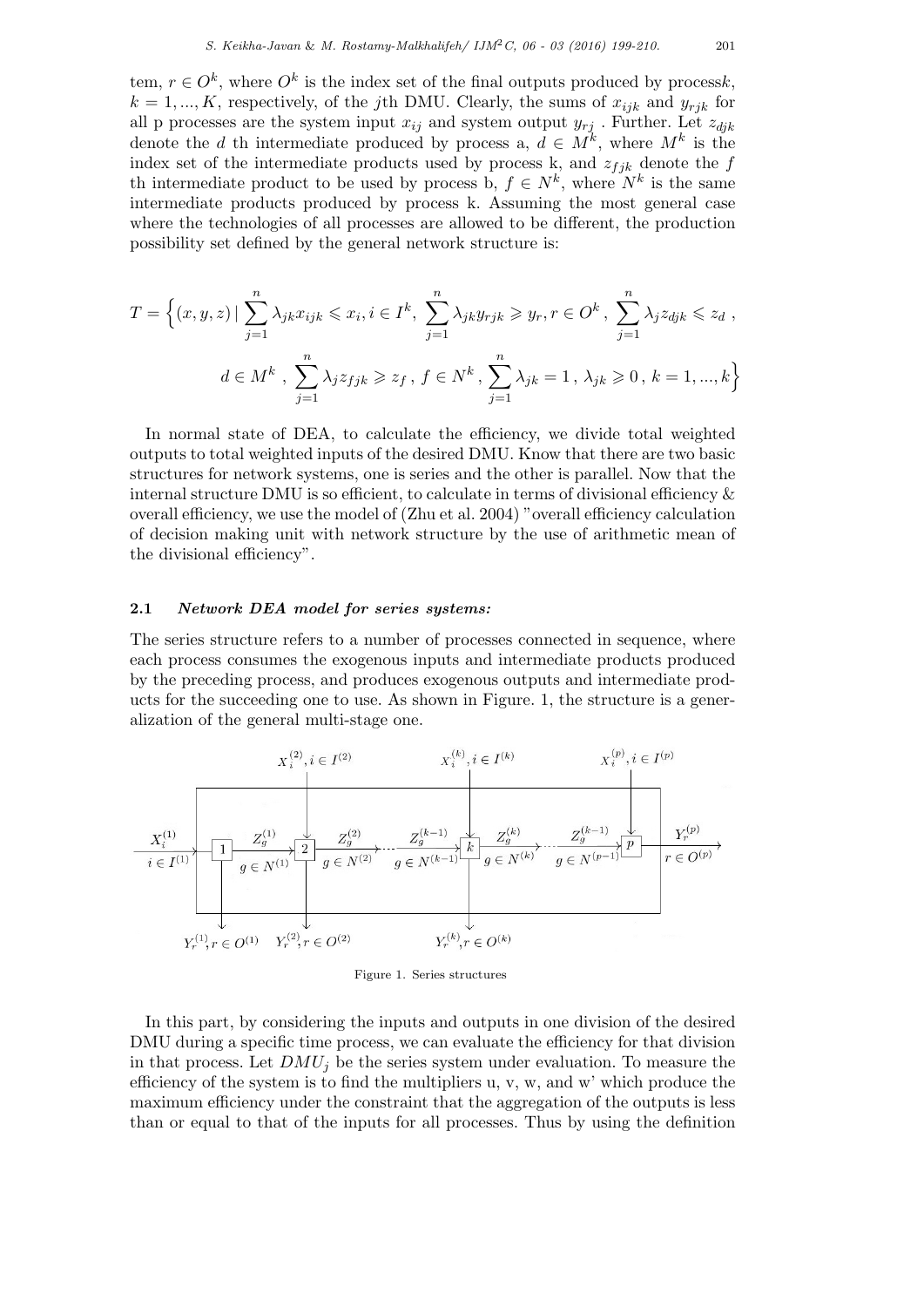of relative efficiency, k division efficiency for the decision making units is defined as follows and will be represented by  $E_0^k$ .

$$
series E_0^k = max \frac{\sum\limits_{r \in O^k} u_{rk} y_{rok} + \sum\limits_{f \in N^k} w'_{fk} z_{fok} + u_{0k}}{\sum\limits_{i \in I^k} v_{ik} x_{iok} + \sum\limits_{d \in M^k} w_{dk} z_{dok}}
$$

*s.t.*

$$
\sum_{r \in O^k} u_{rk} y_{rjk} + \sum_{f \in N^k} w'_{fk} z_{fjk} + u_{0k} \n\sum_{i \in I^k} v_{ik} x_{ijk} + \sum_{d \in M^k} w_{dk} z_{djk} \le 1 \qquad j = 1, ..., n, k = 1, ..., K \nu_r \ge 0, r = 1, ..., s_k \qquad v_i \ge 0, i = 1, ..., m_k \nw_d \ge 0, d = 1, ..., D \qquad w'_f \ge 0, f = 1, ..., D - 1
$$
\n(1)

The fractional form of the objective function can be linearized by equating the denominator to 1, as a constraint, and using the numerator as the objective function.

$$
series E_0^k = max \sum_{r \in O^k} u_{rk} y_{rok} + \sum_{f \in N^k} w'_{fk} z_{fok} + u_{0k}
$$
  
s.t.  

$$
\sum_{i \in I^k} v_{ik} x_{iok} + \sum_{d \in M^k} w_{dk} z_{dok} = 1
$$
  

$$
\sum_{r \in O^k} u_{rk} y_{rjk} + \sum_{f \in N^k} w'_{fk} z_{fjk} + u_{0k} - \sum_{i \in I^k} v_{ik} x_{ijk} + \sum_{d \in M^k} w_{dk} z_{djk} \le 0
$$
  

$$
j = 1, ..., n, k = 1, ..., K
$$
  

$$
u_r \ge 0, r = 1, ..., s_k \qquad v_i \ge 0, i = 1, ..., m_k
$$
  

$$
w_d \ge 0, d = 1, ..., D \qquad w'_f \ge 0, f = 1, ..., D - 1
$$
  

$$
u_{0k} : free
$$
 (2)

By the use of (2) model, the overall performance of decision making unit can be written as convex linear combination of parts efficiency. Calculation of this efficiency is actually the calculation of the desired DMU considering the efficiency of all their divisions. We display it by *E*<sup>0</sup> .

This efficiency can be evaluated by the weighted mean of divisional efficiency  $(E_0^k)$ . Which is defined as follows: $E_0 = \sum_{k=1}^{K}$ *k*=1  $w^k E_0^k$  Notice that  $w^k$  weights shows the share of k division in the efficiency of the desired period for the unit under evaluation. Due to this definition  $w^k$ ,  $\sum_{k=1}^{K}$ *k*=1  $w^k = 1$ . We are overall efficiency model as follows: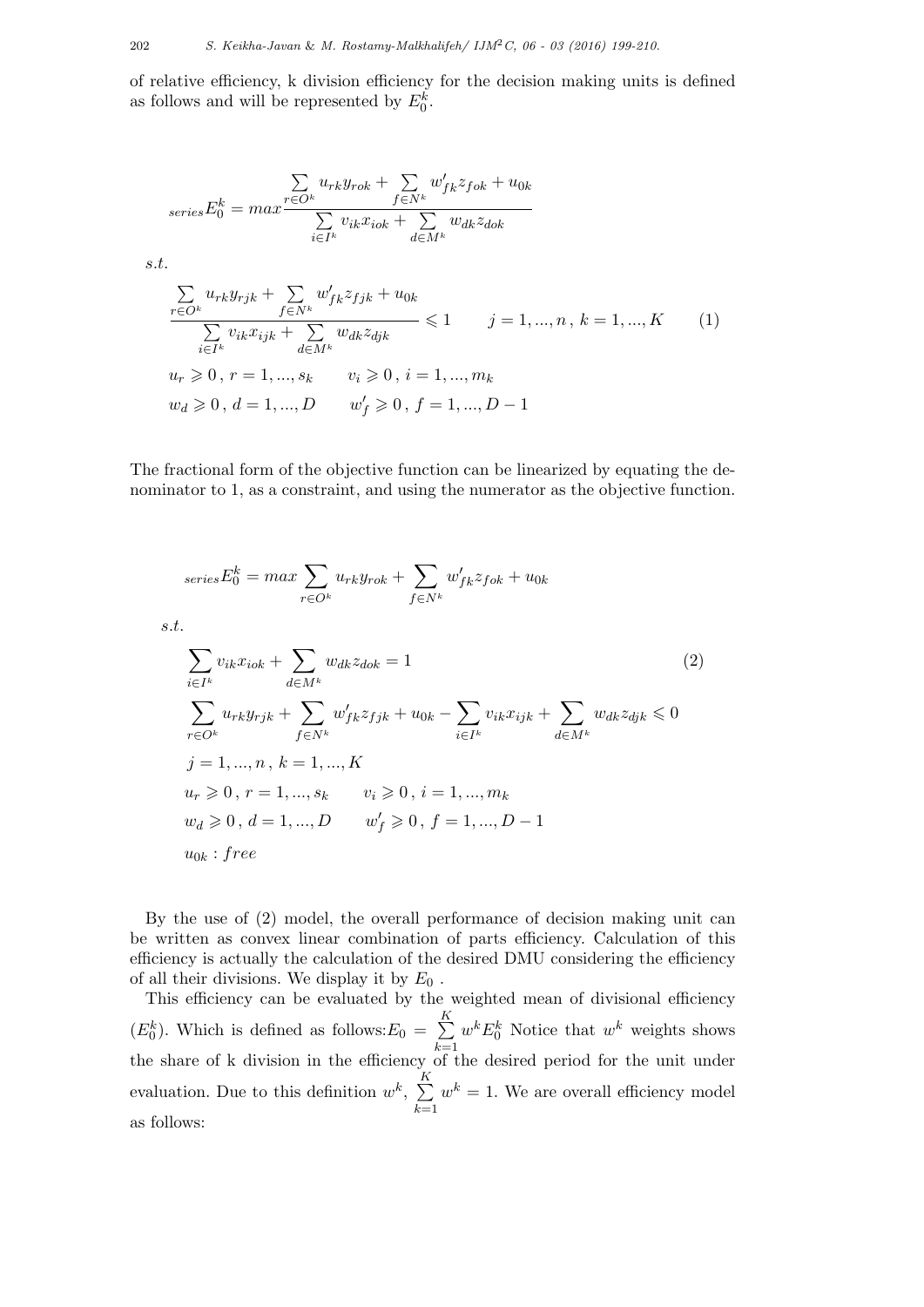$$
series E_0^k = max \frac{1}{K} \sum_{k=1}^K \left( \sum_{r \in O^k} u_{rk} y_{rok} + \sum_{f \in N^k} w'_{fk} z_{fok} + u_{0k} \right)
$$
  
s.t.  

$$
\frac{1}{K} \sum_{k=1}^K \left( \sum_{i \in I^k} v_{ik} x_{iok} + \sum_{d \in M^k} w_{dk} z_{dok} \right) = 1
$$
(3)  

$$
\frac{1}{K} \sum_{k=1}^K \left( \sum_{r \in O^k} u_{rk} y_{rjk} + \sum_{f \in N^k} w'_{fk} z_{fjk} + u_{0k} - \sum_{i \in I^k} v_{ik} x_{ijk} + \sum_{d \in M^k} w_{dk} z_{djk} \right) \le 0
$$
  
 $j = 1, ..., n$   
 $u_r \ge 0, r = 1, ..., s_k$   $v_i \ge 0, i = 1, ..., m_k$   
 $w_d \ge 0, d = 1, ..., D$   $w'_f \ge 0, f = 1, ..., D - 1$   
 $u_{0k} : free$ 

## **2.2** *Network DEA model for parallel systems:*

There are two basic structures for network systems, one is series and the other is parallel, where all processes operate independently as shown in Figure. 2. Structurally, the parallel system is the same as the multi-period system. They differ only in factor definitions, in that the multi-period system requires the inputs and outputs of every period to be the same.



Figure 2. Parallel structure

If let  $DMU_j$  be the parallel system under evaluation than the model for measuring the system overall efficiency can be formulated as: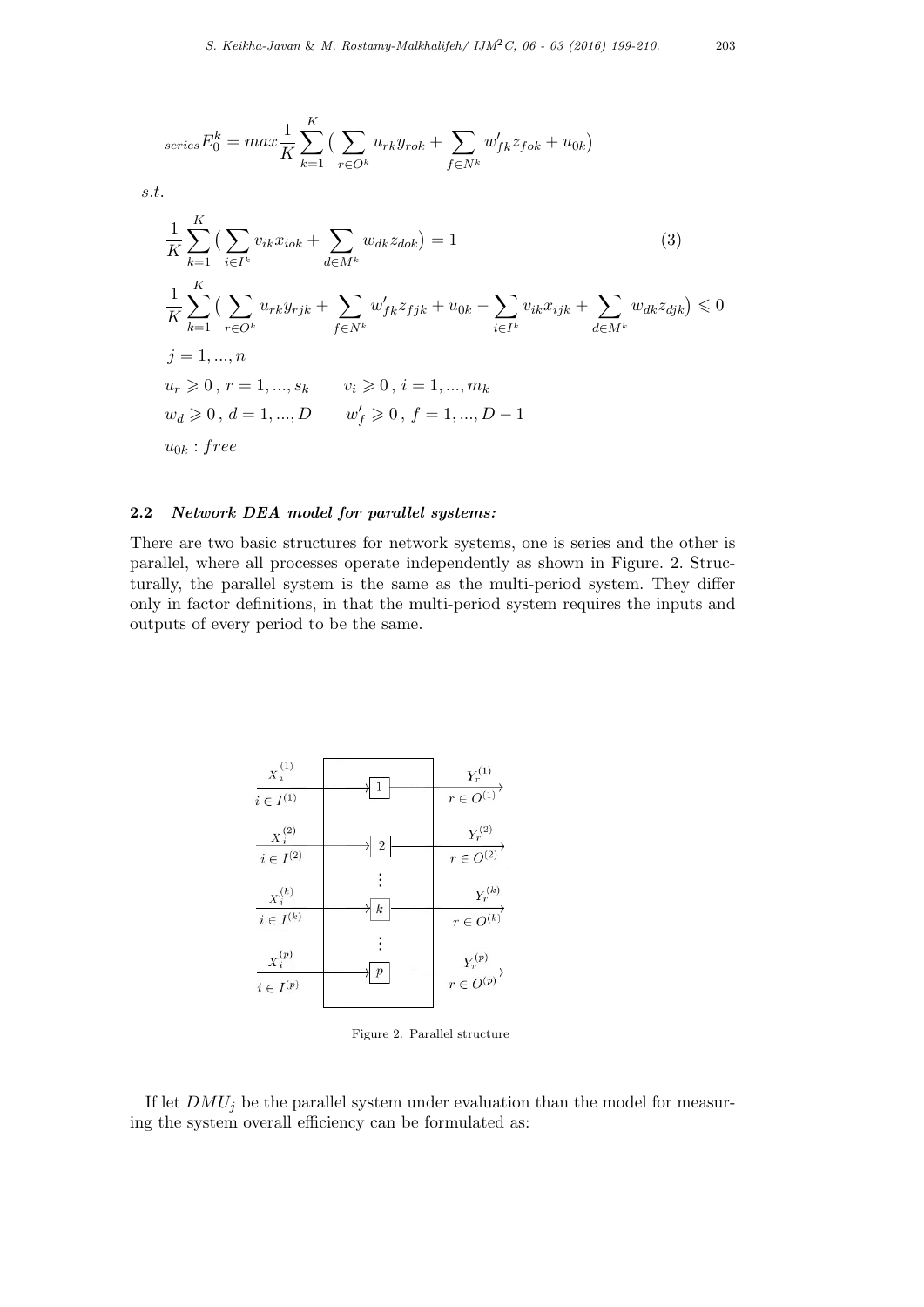$$
parallel E_0^k = max \sum_{r \in O^k} u_{rk} y_{rok} + u_0
$$
  
s.t.  

$$
\sum_{i \in I^k} v_{ik} x_{iok} = 1
$$
  

$$
\sum_{r \in O^k} u_{rk} y_{rok} + u_0 - \sum_{i \in I^k} v_{ik} x_{iok} \le 0
$$
  

$$
u_r \ge 0, r = 1, ..., s_k \qquad v_i \ge 0, i = 1, ..., m_k
$$
  

$$
u_{0k} : free
$$
 (4)

Overall efficiency of the weighted sum of the efficiency the units is calculated as follows:

$$
parallel E_0^k = max \frac{1}{K} \sum_{k=1}^K \left( \sum_{r \in O^k} u_{rk} y_{rok} + u_0 \right)
$$

*s.t.*

$$
\frac{1}{K} \sum_{k=1}^{K} \left( \sum_{i \in I^k} v_{ik} x_{iok} \right) = 1
$$
\n
$$
\sum_{k=1}^{K} \left( \sum_{r \in O^k} u_{rk} y_{rjk} + u_0 - \sum_{i \in I^k} v_{ik} x_{iok} \right) \leq 0 \qquad j = 1, ..., n, k = 1, ..., K
$$
\n
$$
u_r \geq 0, r = 1, ..., s_k \qquad v_i \geq 0, i = 1, ..., m_k
$$
\n
$$
u_{0k} : free
$$
\n(5)

#### **3. Network DEA with Interval Data**

Interval inputs and outputs are one of sorts' non-precision data which are placed in range of upper and lower bound that are defined by spans. Assuming that the levels of inputs, output and intermediate product are not exactly know, the true data for  $DMU_j$ ,  $(j = 1, n)$  are known to lie within bounded intervals.

Unlike the original DEA models, we assume further that the levels of inputs and outputs are not known exactly, the true input and output data known to lie within bounded intervals, i.e.,  $x_{ijk} \in [\underline{x}_{ijk}, \overline{x}_{ijk}], y_{rjk} \in [\underline{y}_{rjk}, \overline{y}_{rjk}], z_{djk} \in [\underline{z}_{djk}, \overline{z}_{djk}]$  and  $z_{fjk} \in [\underline{z}_{fjk}, \overline{z}_{fjk}]$  with upper and lower bounds of the intervals given as constants and assumed strictly positive. In this case, the NDEA-efficiency can be an interval.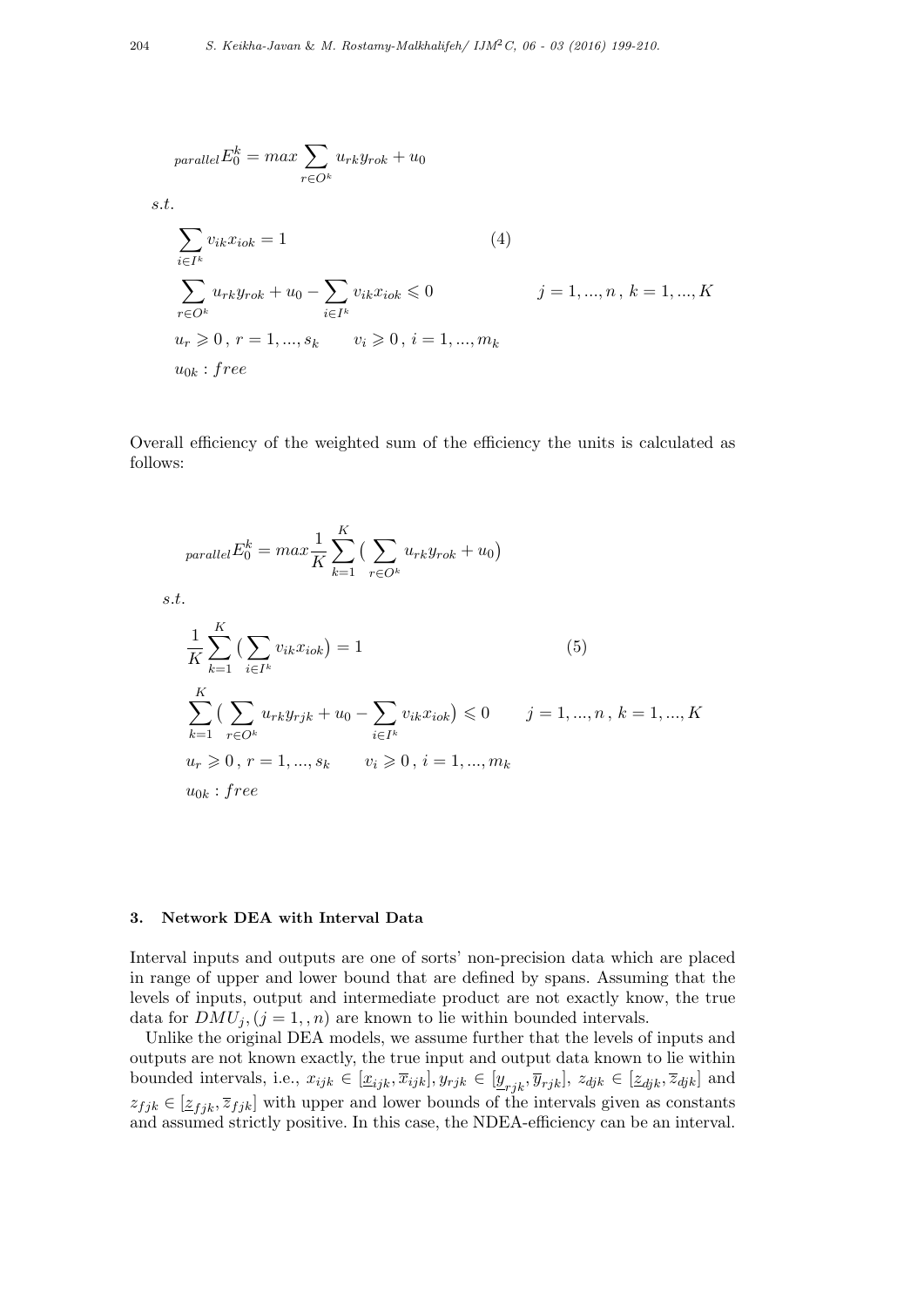Now consider the following network DEA models with imprecise data:

$$
seriesE_0 = max \frac{1}{K} \sum_{k=1}^{K} \left( \sum_{r \in O^k} u_{rk} y_{rok} + \sum_{f \in N^k} w'_{fk} z_{fok} + u_{0k} \right)
$$
  
s.t.  

$$
\frac{1}{K} \sum_{k=1}^{K} \left( \sum_{i \in I^k} v_{ik} x_{iok} + \sum_{d \in M^k} w_{dk} z_{dok} \right) = 1
$$
(6)  

$$
\sum_{k=1}^{K} \left( \sum_{r \in O^k} u_{rk} y_{rjk} + \sum_{f \in N^k} w'_{fk} z_{fjk} + u_{0k} - \sum_{i \in I^k} v_{ik} x_{ijk} - \sum_{d \in M^k} w_{dk} z_{djk} \right) \le 0
$$
  

$$
j = 1, ..., n
$$
  

$$
x_{ijk} \in [\underline{x}_{ijk}, \overline{x}_{ijk}], \qquad y_{rjk} \in [\underline{y}_{rjk}, \overline{y}_{rjk}]
$$
  

$$
z_{djk} \in [\underline{z}_{djk}, \overline{z}_{djk}], \qquad z_{fjk} \in [\underline{z}_{fjk}, \overline{z}_{fjk}]
$$
  

$$
u_r \ge 0, r = 1, ..., s_k \qquad v_i \ge 0, i = 1, ..., m_k
$$
  

$$
w_d \ge 0, d = 1, ..., D \qquad w'_f \ge 0, f = 1, ..., D - 1
$$
  

$$
u_{0k}: free
$$

and

$$
parallel E_0 = max \frac{1}{K} \sum_{k=1}^{K} \left( \sum_{r \in O^k} u_{rk} y_{rok} + u_{0k} \right)
$$

*s.t.*

$$
\frac{1}{K} \sum_{k=1}^{K} \left( \sum_{i \in I^k} v_{ik} x_{iok} \right) = 1
$$
\n
$$
\sum_{k=1}^{K} \left( \sum_{r \in O^k} u_{rk} y_{rjk} + \sum_{f \in N^k} w'_{fk} z_{fjk} + u_{0k} - \sum_{i \in I^k} v_{ik} x_{ijk} \right) \leq 0 \qquad j = 1, ..., n
$$
\n
$$
x_{ijk} \in [\underline{x}_{ijk}, \overline{x}_{ijk}], \qquad y_{rjk} \in [\underline{y}_{rjk}, \overline{y}_{rjk}]
$$
\n
$$
z_{djk} \in [\underline{z}_{djk}, \overline{z}_{djk}], \qquad z_{fjk} \in [\underline{z}_{fjk}, \overline{z}_{fjk}]
$$
\n
$$
u_r \geq 0, r = 1, ..., s_k \qquad v_i \geq 0, i = 1, ..., m_k
$$
\n
$$
u_{0k}: free
$$
\n(1)

The NDEA-efficiency score attained by DMUo in Models (6 & 7) is not worse (less) than any other NDEA-efficiency score that the DMU might attain, by adjusting the levels of the outputs, inputs and intermediate products within the limits of the bounded intervals.

# **3.1** *Upper and lower bounds of NDEA-efficiency*

The upper bound of interval NDEA-efficiency is obtained from the optimistic viewpoint and the lower bound is obtained from the pessimistic viewpoint. The following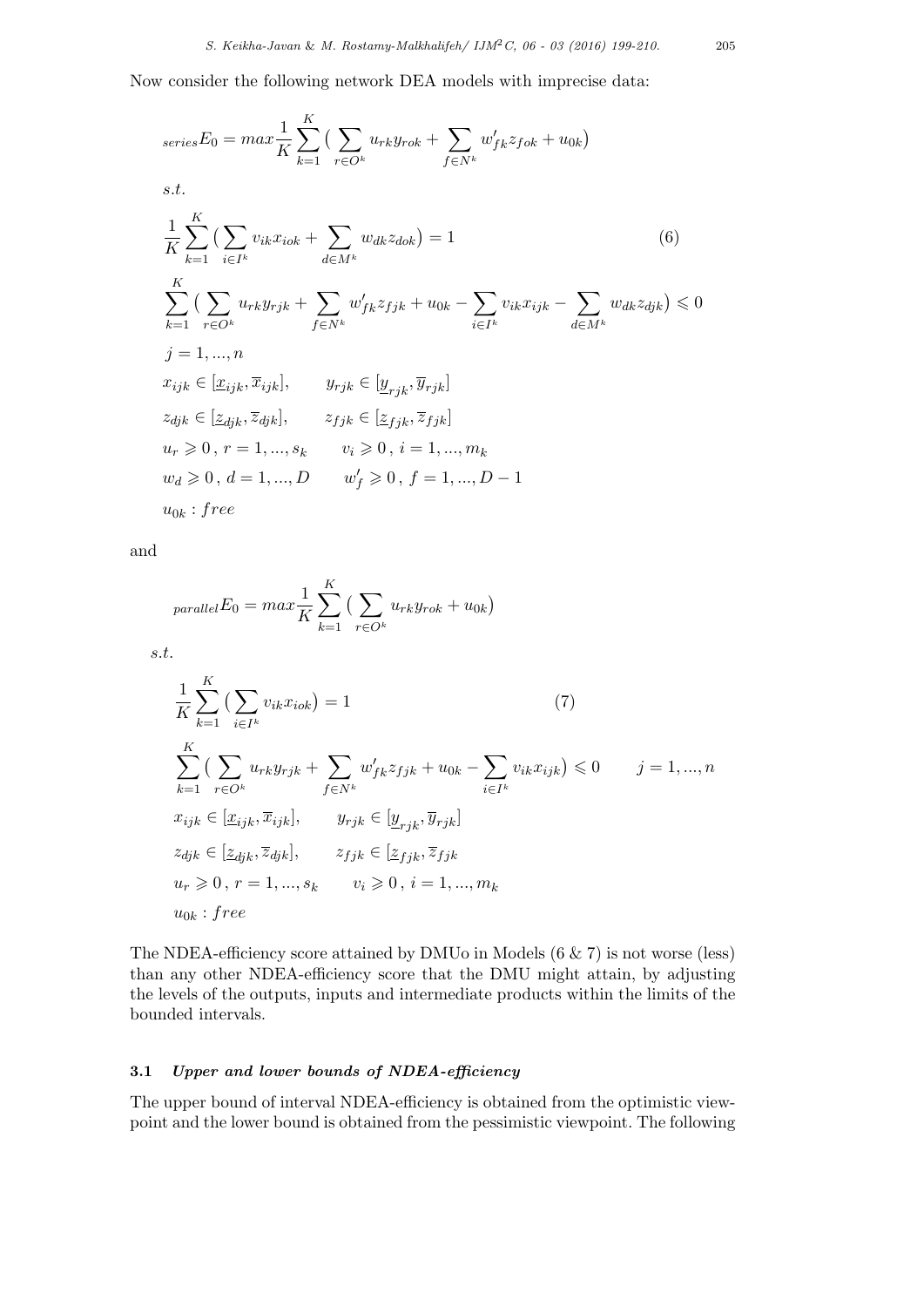models provide such an upper bound of interval NDEA-efficiency for DMUo:

$$
seriesE_0 = max \frac{1}{K} \sum_{k=1}^{K} \left( \sum_{r \in O^k} u_{rk} \overline{y}_{rok} + \sum_{f \in N^k} w'_{fk} \overline{z}_{fok} + u_{0k} \right)
$$
  
s.t.  

$$
\frac{1}{K} \sum_{k=1}^{K} \left( \sum_{i \in I^k} v_{ik} \underline{x}_{iok} + \sum_{d \in M^k} w_{dk} \underline{z}_{dok} \right) = 1
$$
(8)  

$$
\sum_{k=1}^{K} \left( \sum_{r \in O^k} u_{rk} \overline{y}_{rjk} + \sum_{f \in N^k} w'_{fk} \overline{z}_{fjk} + u_{0k} - \sum_{i \in I^k} v_{ik} \underline{x}_{ijk} - \sum_{d \in M^k} w_{dk} \underline{z}_{djk} \right) \le 0
$$
  

$$
0 = j = 1, ..., n
$$
  

$$
\sum_{k=1}^{K} \left( \sum_{r \in O^k} u_{rk} \underline{y}_{rjk} + \sum_{f \in N^k} w'_{fk} \underline{z}_{fjk} + u_{0k} - \sum_{i \in I^k} v_{ik} \overline{x}_{ijk} - \sum_{d \in M^k} w_{dk} \overline{z}_{djk} \right) \le 0
$$
  

$$
0 \neq j = 1, ..., n
$$
  

$$
u_r \ge 0, r = 1, ..., s_k
$$
  

$$
w_d \ge 0, d = 1, ..., D
$$
  

$$
w'_f \ge 0, f = 1, ..., D - 1
$$
  

$$
u_{0k} : free
$$

and

$$
parallel E_0 = max \frac{1}{K} \sum_{k=1}^{K} \left( \sum_{r \in O^k} u_{rk} \overline{y}_{rok} + u_{0k} \right)
$$
  
\n
$$
s.t. \frac{1}{K} \sum_{k=1}^{K} \left( \sum_{i \in I^k} v_{ik} \underline{x}_{iok} \right) = 1
$$
  
\n
$$
\sum_{k=1}^{K} \left( \sum_{r \in O^k} u_{rk} \overline{y}_{rjk} + u_{0k} - \sum_{i \in I^k} v_{ik} \underline{x}_{ijk} \right) \leq 0 \qquad j = 1, ..., n
$$
  
\n
$$
\sum_{k=1}^{K} \left( \sum_{r \in O^k} u_{rk} \underline{y}_{rjk} + u_{0k} - \sum_{i \in I^k} v_{ik} \overline{x}_{ijk} \right) \leq 0 \qquad 0 \neq j = 1, ..., n
$$
  
\n
$$
u_r \geq 0, r = 1, ..., s_k \qquad v_i \geq 0, i = 1, ..., m_k \qquad u_{0k} : free
$$

Models (8 and 9) are Network DEA models with exact data, where the levels of inputs and outputs are adjusted in favors of DMUo and aggressively against the other DMUs. For DMUo, the inputs are adjusted at the lower bounds and the outputs at the upper bounds of the intervals. Unfavorably for the other DMUs, the inputs are contrarily adjusted at their upper bounds and the outputs at their lower bounds. The models below provide a lower bound of NDEA-efficiency score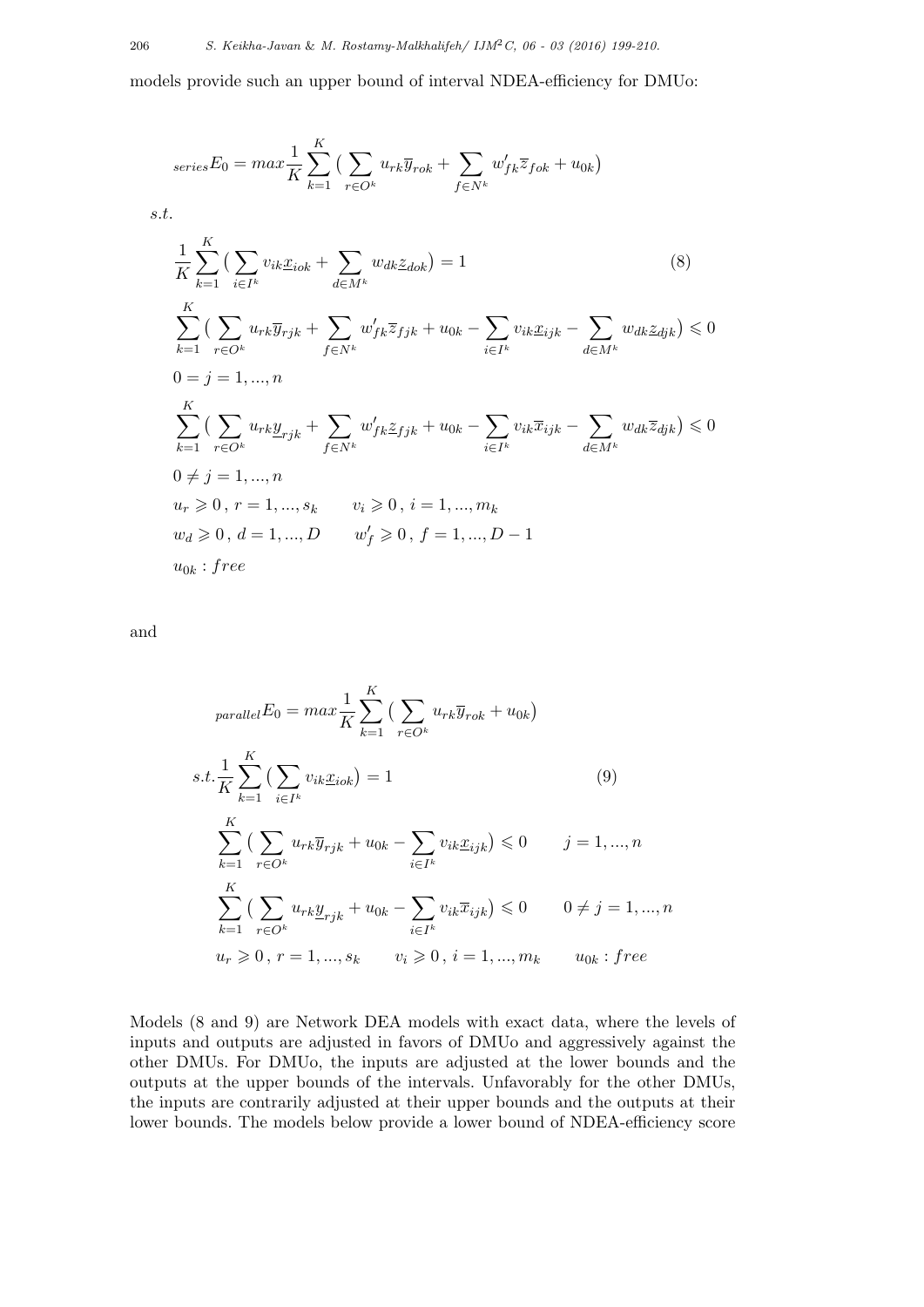for DMUo:

$$
series E_0 = max \frac{1}{K} \sum_{k=1}^{K} \left( \sum_{r \in O^k} u_{rk} \underline{y}_{rok} + \sum_{f \in N^k} w'_{fk} \underline{z}_{fok} + u_{0k} \right)
$$

*s.t.*

$$
\frac{1}{K} \sum_{k=1}^{K} \left( \sum_{i \in I^k} v_{ik} \overline{x}_{iok} + \sum_{d \in M^k} w_{dk} \overline{z}_{dok} \right) = 1
$$
\n
$$
\sum_{k=1}^{K} \left( \sum_{r \in O^k} u_{rk} \underline{y}_{rjk} + \sum_{f \in N^k} w'_{fk} \underline{z}_{fjk} + u_{0k} - \sum_{i \in I^k} v_{ik} \overline{x}_{ijk} - \sum_{d \in M^k} w_{dk} \overline{z}_{djk} \right) \leq 0
$$
\n
$$
0 = j = 1, ..., n
$$
\n
$$
\sum_{k=1}^{K} \left( \sum_{r \in O^k} u_{rk} \overline{y}_{rjk} + \sum_{f \in N^k} w'_{fk} \overline{z}_{fjk} + u_{0k} - \sum_{i \in I^k} v_{ik} \underline{x}_{ijk} - \sum_{d \in M^k} w_{dk} \underline{z}_{djk} \right) \leq 0
$$
\n
$$
0 \neq j = 1, ..., n
$$
\n
$$
u_r \geq 0, r = 1, ..., s_k \qquad v_i \geq 0, i = 1, ..., m_k
$$
\n
$$
w_d \geq 0, d = 1, ..., D \qquad w'_f \geq 0, f = 1, ..., D - 1
$$
\n
$$
u_{0k} : free
$$
\n(10)

and

$$
parallel E_0 = max \frac{1}{K} \sum_{k=1}^{K} \left( \sum_{r \in O^k} u_{rk} \underline{y}_{rok} + u_{0k} \right)
$$

*s.t.*

$$
\frac{1}{K} \sum_{k=1}^{K} \left( \sum_{i \in I^k} v_{ik} \overline{x}_{iok} \right) = 1
$$
\n
$$
\sum_{k=1}^{K} \left( \sum_{r \in O^k} u_{rk} \underline{y}_{rjk} + u_{0k} - \sum_{i \in I^k} v_{ik} \overline{x}_{ijk} \right) \leq 0 \qquad j = 1, ..., n
$$
\n
$$
\sum_{k=1}^{K} \left( \sum_{r \in O^k} u_{rk} \overline{y}_{rjk} + u_{0k} - \sum_{i \in I^k} v_{ik} \underline{x}_{ijk} \right) \leq 0 \qquad 0 \neq j = 1, ..., n
$$
\n
$$
u_r \geq 0, r = 1, ..., s_k \qquad v_i \geq 0, i = 1, ..., m_k \qquad u_{0k} : free
$$
\n(11)

Models (10 & 11) are also Network DEA models with exact data. For DMUo, the inputs are adjusted at their upper bounds and the outputs at their lower bounds and for the other DMUs, the inputs are adjusted at their lower bounds and the outputs at their upper bounds. Therefore, Models (8 & 9) and models (10 & 11) provide for each DMU a bounded interval $[\underline{E}_0^*, \overline{E}_0^*]$  in which its possible NDEAefficiency scores lie, from the worst to the best case. Based on these mentioned models, the following theorem is proved easily.

THEOREM 3.1  $\underline{E}_0^* \leq E_0^* \leq \overline{E}_0^*$ .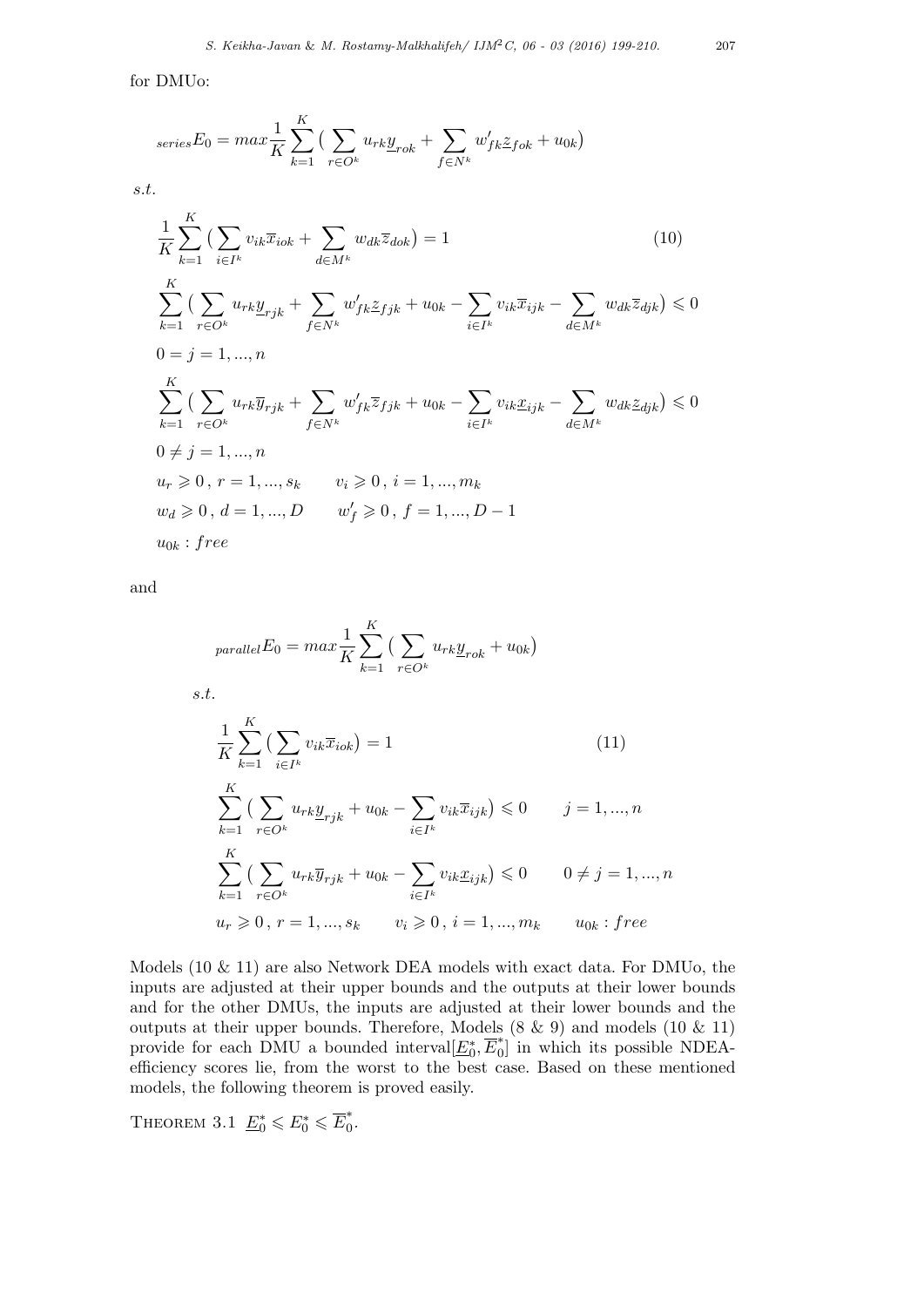COROLLARY 3.2 *If*  $\underline{E}^* = 1$ , then  $\underline{E}^*_0$ , *DMU* oisalwaysoverallef ficient.

COROLLARY 3.3 If  $\overline{E}^* < 1$ , then DMU<sub>0</sub> is always inefficient.

COROLLARY 3.4 If  $\underline{E}^* \& \overline{E}^* < 1$ , then DMU<sub>o</sub> will be overall efficient in some *intervals and sometimes inefficient in the others.*

When DMUs are evaluated with interval data, therefore they can classify as follows:

 $E^{++}$  is as all the DMUs which are overall efficient with any combination of their inputs, outputs and intermediate products which are call as fully efficient.  $E^{++} = \{DMU_j E_j = \overline{E}_j = 1\}$ .

 $E^+$  is the DMUs which are overall efficient in their maximal status but for some data levels they lose their efficiency.  $E^+ = \{DMU_j \underline{E}_j < 1 \& \overline{E}_j = 1\}.$ 

*E*<sup>−</sup> is the DMUs that are overall inefficient in each case.  $E^- = \{DMU_i \overline{E}_i < 1\}$ . We investigate the state of the efficiency scores for the efficient units in *E*<sup>+</sup> , and will determine part of intervals of data inputs and outputs in which DMU is fully efficient.

### **4. Numerical example**

In this section we may be cited paper Ashrafi et al. [1]. they using the network structure model Kao and Hwang and they were able to calculate efficiency interval of the unit under evaluation. We applied the network DEA model for measuring the efficiency of those data. Then we compared the obtained results of the model above with the measured efficiency by Ashrafi et al.

The proposed model is applied to an example consisting of 15 two-stage processes with two interval inputs  $(x_1 \text{ and } x_2)$ , two interval intermediate products  $(z_1 \text{ and } z_2)$ *z*2) and two interval outputs (*y*<sup>1</sup> and *y*2). The data are provided in Table 1.

| DMU            | $X_1$  | $\overline{\mathrm{X}}_2$ | $Z_1$  | $\mathrm{Z}_2$ | Y1                   | ${\rm Y_2}$ |
|----------------|--------|---------------------------|--------|----------------|----------------------|-------------|
|                | 8,14   | [16, 19]                  | 30,35  | 51,58          | 13,22                | [21, 29]    |
| $\overline{2}$ | 4.17   | [18, 22]                  | 35,43  | 43,48          | 19,24                | 15,22       |
| 3              | 7,16   | [11, 26]                  | 33,42  | 38,45          | 18,25                | 21,30       |
| 4              | 5,11   | [11, 24]                  | 38,44  | [50, 61]       | 12,17                | [12, 19]    |
| 5              | 4,13   | [18, 24]                  | 49,58  | 60,66          | $\left[13,25\right]$ | [10, 23]    |
| 6              | [8,15] | [15, 21]                  | 41,48  | 42,49          | [12,19]              | 22,30       |
| 7              | 7,11   | [12, 29]                  | 36,46  | 32,38          | [18, 25]             | 12,18       |
| 8              | 4,10   | 14,25                     | 47,53  | 45,53          | 14,25                | 18,24       |
| 9              | 12,16  | [12, 23]                  | 32,40  | 51,58          | [11,20]              | 12,18       |
| 10             | 5,10   | [10, 20]                  | 32,40  | 32,39          | [20, 28]             | [19, 30]    |
| 11             | 5,15   | 14,27                     | 40,48  | 51,61          | 11,20                | [21, 25]    |
| 12             | 6,12   | [12, 23]                  | 41,47  | 20,41          | 20,26                | [9, 13]     |
| 13             | 6,11   | 15,26                     | 42, 49 | 55,62          | 21,24                | 17,23       |
| 14             | 10,14  | 22,26                     | 40,49  | 40,50          | 19,25                | 11,19       |
| 15             | 8.14   | 21,27                     | 37,45  | 32,39          | 21,26                | 10,17       |

Table 1. The interval data set of 15 DMUs.

Table 2 shows efficiency interval for divisional and overall efficiency.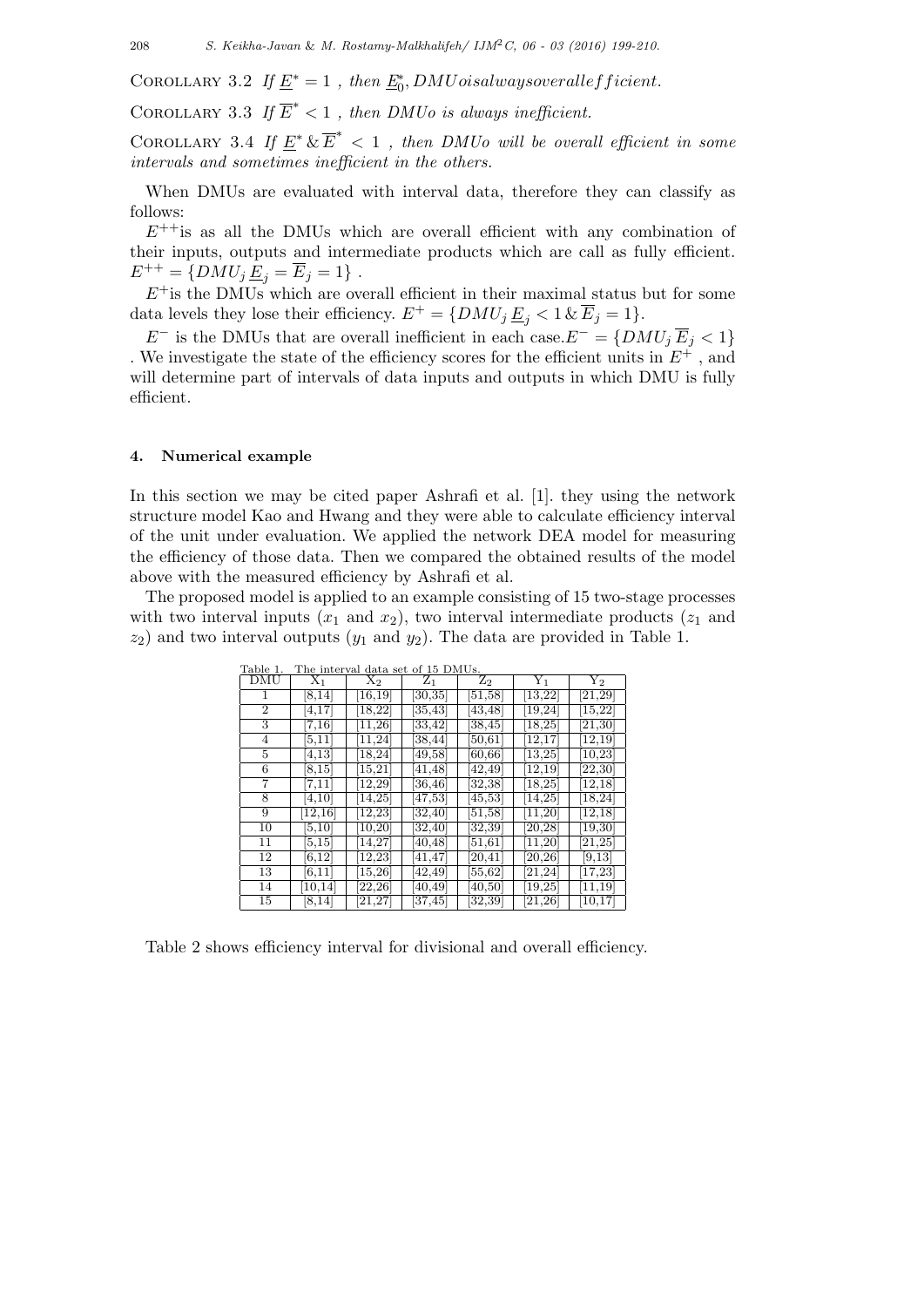| <b>DMU</b>                | $[\underline{\mathrm{E}}_{0}^{k},\overline{E}_{0}^{k}]$ | <b>DMSU</b>    | $[\underline{\mathrm{E}}_0,\overline{\mathrm{E}}_0]$ |
|---------------------------|---------------------------------------------------------|----------------|------------------------------------------------------|
| 1                         | [1.0000, 1.0000]                                        | 1              | [0.4840, 0.6536]                                     |
|                           |                                                         | $\overline{2}$ | [0.6400, 1.0000]                                     |
| $\overline{2}$            | [0.6881, 1.0000]                                        | 1              | [0.3977, 0.7413]                                     |
|                           |                                                         | $\overline{2}$ | [0.5049, 0.7836]                                     |
| $\overline{\overline{3}}$ | [0.6572, 1.0000]                                        | 1              | [0.2844, 0.9545]                                     |
|                           |                                                         | 2              | [0.5316, 0.9632]                                     |
| 4                         | [0.7053, 1.0000]                                        | 1              | [0.4765, 1.0000]                                     |
|                           |                                                         | 2              | [0.3116, 0.5297]                                     |
| 5                         | [0.7095, 1.0000]                                        | 1              | [0.5104, 1.0000]                                     |
|                           |                                                         | $\overline{2}$ | [0.2561, 0.5830]                                     |
| 6                         | [0.6826, 0.9304]                                        | 1              | [0.4880, 0.8000]                                     |
|                           |                                                         | $\overline{2}$ | [0.4884, 0.7787]                                     |
| $\overline{7}$            | [0.6442, 1.0000]                                        | 1              | [0.3179, 0.9583]                                     |
|                           |                                                         | $\overline{2}$ | [0.4933, 0.8440]                                     |
| 8                         | [0.7017, 1.0000]                                        | 1              | [0.4924, 1.0000]                                     |
|                           |                                                         | $\overline{2}$ | [0.3622, 0.6221]                                     |
| 9                         | [0.7324, 1.0000]                                        | 1              | [0.3998.0.8715]                                      |
|                           |                                                         | $\overline{2}$ | [0.3190, 0.7142]                                     |
| 10                        | [0.6898, 1.0000]                                        | 1              | [0.4000, 1.0000]                                     |
|                           |                                                         | $\overline{2}$ | [0.6898, 1.0000]                                     |
| 11                        | [0.6897, 1.0000]                                        | 1              | [0.3703, 0.9238]                                     |
|                           |                                                         | $\overline{2}$ | [0.4611, 0.6586]                                     |
| $\overline{12}$           | [0.6956, 1.0000]                                        | 1              | [0.4456, 0.9791]                                     |
|                           |                                                         | $\overline{2}$ | [0.5574, 1.0000]                                     |
| 13                        | [0.7200, 0.9744]                                        | 1              | [0.4079, 0.8310]                                     |
|                           |                                                         | $\overline{2}$ | [0.4897, 0.6530]                                     |
| 14                        | [0.6884, 0.9825]                                        | 1              | [0.3846, 0.5568]                                     |
|                           |                                                         | $\overline{2}$ | [0.4431, 0.7142]                                     |
| 15                        | [0.6541, 0.9690]                                        | 1              | [0.3425, 0.5485]                                     |
|                           |                                                         | 2              | [0.5744, 0.8659]                                     |

Table 2. Tdivisional efficiency overall efficiency.

As a result, the upper efficiency scores for DMUs 2, 3, 4, 5, 7, 8, 9, 10, 11, 12 and 15 are in unity while the lower efficiency scores for all DMUs are less than one. According to argument in last section, the 15 DMUs are categorized into three sets in terms of their interval efficiency scores as follows:

 $E^{++} = \{1\}$ *E*<sup>+</sup> = *{*2*,* 3*,* 4*,* 5*,* 7*,* 8*,* 9*,* 10*,* 11*,* 12*} E−* = *{*6*,* 13*,* 14*,* 15*}*

We know that one of relevant problems to network DEA models are that these models are not always received efficient DMU. But additional constraints on model that do not affect the Measurements of efficiency directly, and usage twice inputs and outputs in manufacturing the space of possible are the drawbacks of the model used by Ashrafi et al. So we can say that network DEA with proposed network structure presents more precise answer compared to Ashrafi et al.